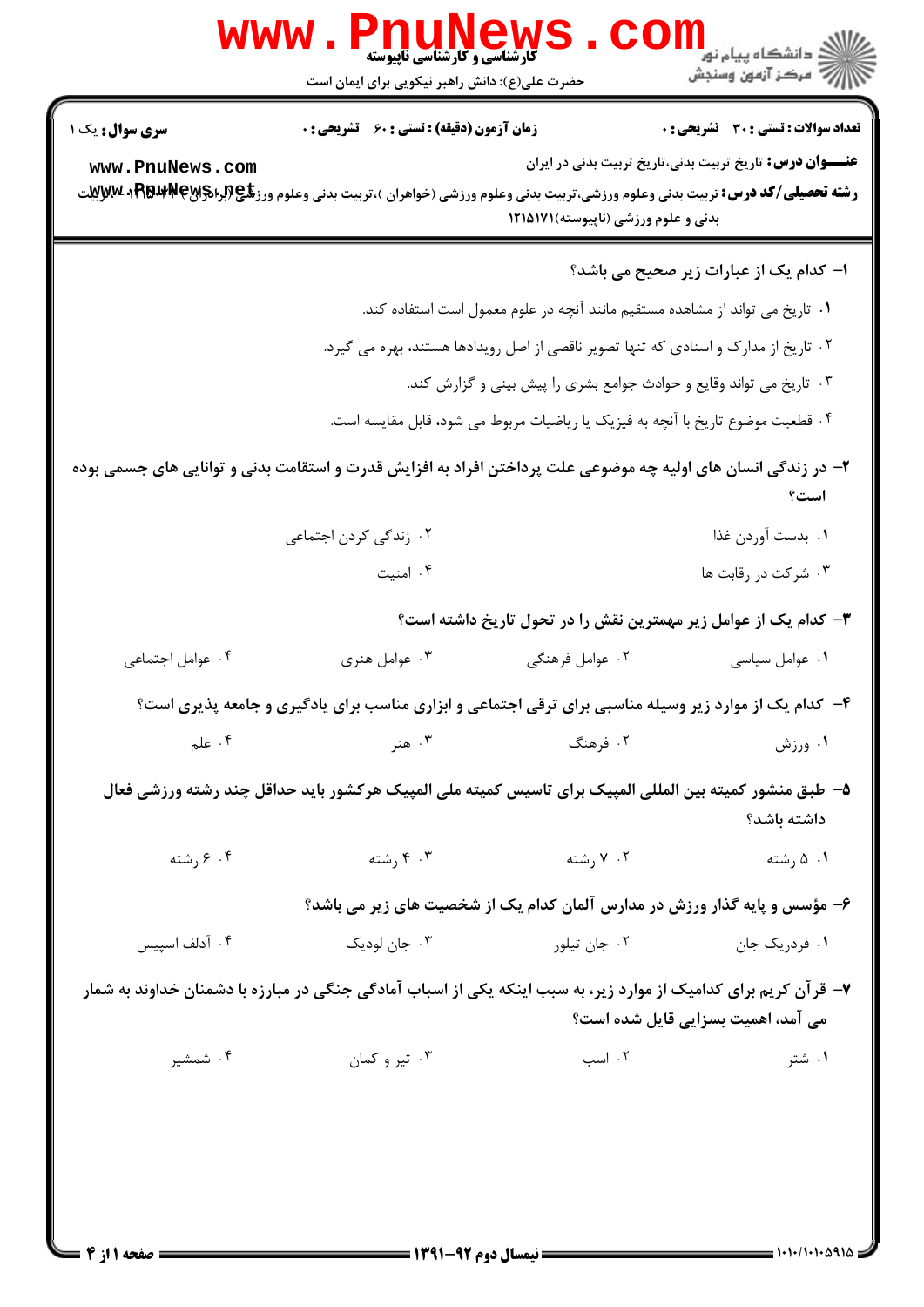|                                           | <b>WWW.PNUN</b><br><b>گارشناسی و کارشناسی ناپیوسته</b><br>حضرت علی(ع): دانش راهبر نیکویی برای ایمان است                                                                                               |                                                                          | ڪ دانشڪاه پيا <sub>م</sub> نور<br><mark>ر</mark> 7 مرڪز آزمون وسنڊش                                       |  |  |
|-------------------------------------------|-------------------------------------------------------------------------------------------------------------------------------------------------------------------------------------------------------|--------------------------------------------------------------------------|-----------------------------------------------------------------------------------------------------------|--|--|
| <b>سری سوال : ۱ یک</b><br>www.PnuNews.com | <b>زمان آزمون (دقیقه) : تستی : 60 ٪ تشریحی : 0</b><br><b>رشته تحصیلی/کد درس:</b> تربیت بدنی وعلوم ورزشی،تربیت بدنی وعلوم ورزشی (خواهران )،تربیت بدنی وعلوم ورز <b>تگی (لِمِرا\$RAPM + FR</b> BP + Mپر | بدنی و علوم ورزشی (ناپیوسته)۱۲۱۵۱۷۱                                      | تعداد سوالات : تستى : 30 - تشريحي : 0<br><b>عنــــوان درس:</b> تاریخ تربیت بدنی،تاریخ تربیت بدنی در ایران |  |  |
|                                           |                                                                                                                                                                                                       | ۸– برنامه های تربیت بدنی در ایران باستان بیشتر به چه موضوعی اختصاص داشت؟ |                                                                                                           |  |  |
|                                           |                                                                                                                                                                                                       |                                                                          | ٠١ آماده سازى جوانان براى جنگ هاى احتمالى                                                                 |  |  |
|                                           |                                                                                                                                                                                                       |                                                                          | ۰۲ سلامتی و تندرستی افراد جامعه                                                                           |  |  |
|                                           |                                                                                                                                                                                                       | ۰۳ آماده سازی عموم مردم برای شرکت در رقابت های همگانی                    |                                                                                                           |  |  |
|                                           |                                                                                                                                                                                                       |                                                                          | ۰۴ آماده سازی جوانان برای شرکت در رقابت ها                                                                |  |  |
|                                           | ۹– بعد سوم انسانی که بیان کننده بعد جهانی است، داشتن چه نوع دیدی نسبت به تاریخ را مطرح می نماید؟                                                                                                      |                                                                          |                                                                                                           |  |  |
| ۰۴ دید فرهنگی                             | ۰۳ دید مذهبی                                                                                                                                                                                          | ۰۲ دید دنیایی                                                            | ۰۱ دید مادی                                                                                               |  |  |
|                                           |                                                                                                                                                                                                       | ∙ا– مهمترین فایده ورزش برای کدام یک از موارد زیر است؟                    |                                                                                                           |  |  |
|                                           |                                                                                                                                                                                                       | ۰۱ کسب توانمندی جسمانی برای انجام کارهای سخت و سنگین                     |                                                                                                           |  |  |
|                                           |                                                                                                                                                                                                       |                                                                          | ۰۲ تأمین سلامتی بدن                                                                                       |  |  |
|                                           |                                                                                                                                                                                                       |                                                                          | ۰۳ تأمین نیروی بدنی                                                                                       |  |  |
|                                           |                                                                                                                                                                                                       |                                                                          | ۰۴ تأمین سلامت روح و روان و تعادل شخصیت                                                                   |  |  |
|                                           |                                                                                                                                                                                                       | 11- فعالیت بدنی و تمرینات ورزشی در روم چه اهدافی را تعیین می کرد؟        |                                                                                                           |  |  |
|                                           | ۰۲ تربیت ورزشکاران حرفه ای                                                                                                                                                                            |                                                                          | <b>۱.</b> اهداف نظامی                                                                                     |  |  |
|                                           | ۰۴ همگانی کردن ورزش و فعالیت بدنی                                                                                                                                                                     |                                                                          | ۰۳ برگزاری مسابقات و رقابت ها                                                                             |  |  |
|                                           |                                                                                                                                                                                                       |                                                                          | <b>۱۲</b> – کدام یک از عبارات زیر صحیح نمیباشد؟                                                           |  |  |
|                                           | ۰۱   تربیت بدنی در اسلام آن قسمت از نظام تربیتی اسلام است که با پرورش قوای جسمانی از طریق فعالیت های ورزشی سبب رشد و نمو                                                                              |                                                                          | طبیعی بدن می شود.                                                                                         |  |  |
|                                           |                                                                                                                                                                                                       | ۰۲ هدف تربیت بدنی در اسلام جدای از اهداف انسان متعالی است.               |                                                                                                           |  |  |
|                                           | ۰۳ تربیت بدنی موجب حفظ موازنه و تعادل و هماهنگی با دیگر ابعاد وجودی انسان متعالی می شود                                                                                                               |                                                                          |                                                                                                           |  |  |
|                                           | ۰۴ تربیت بدنی از نظر اسلام فرد را آماده می سازد تا اهداف و رسالت های انسانی و الهی را بپذیرد                                                                                                          |                                                                          |                                                                                                           |  |  |
|                                           |                                                                                                                                                                                                       |                                                                          |                                                                                                           |  |  |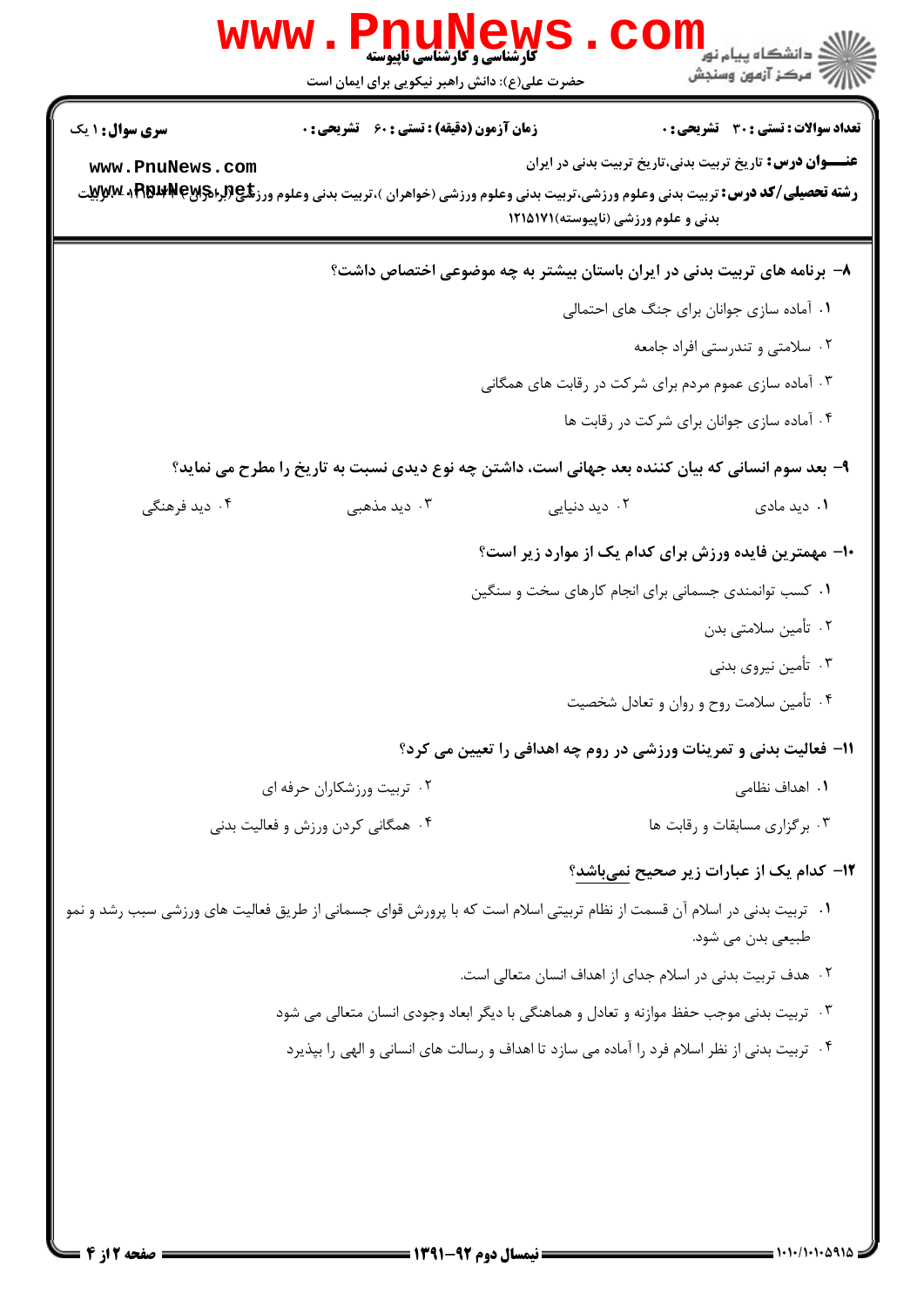|                                                                                                                                                                                                         | $\mathbf{www.}$<br>حضرت علی(ع): دانش راهبر نیکویی برای ایمان است | <b>. PNUNEWS</b><br><b>گارشناسی و کارشناسی ناپیوسته</b>     | ر دانشڪاه پيام نور <mark>−</mark><br>ا∛ مرکز آزمون وسنڊش                                                                                                                                                                                                                    |  |
|---------------------------------------------------------------------------------------------------------------------------------------------------------------------------------------------------------|------------------------------------------------------------------|-------------------------------------------------------------|-----------------------------------------------------------------------------------------------------------------------------------------------------------------------------------------------------------------------------------------------------------------------------|--|
| <b>سری سوال :</b> ۱ یک<br>www.PnuNews.com                                                                                                                                                               | <b>زمان آزمون (دقیقه) : تستی : 60 ٪ تشریحی : 0</b>               | بدنی و علوم ورزشی (ناپیوسته)۱۲۱۵۱۷۱                         | <b>تعداد سوالات : تستي : 30 ٪ تشريحي : 0</b><br><b>عنـــوان درس:</b> تاریخ تربیت بدنی،تاریخ تربیت بدنی در ایران<br><b>رشته تحصیلی/کد درس:</b> تربیت بدنی وعلوم ورزشی،تربیت بدنی وعلوم ورزشی (خواهران )،تربیت بدنی وعلوم ورز <b>تلي (براه<sub>۱</sub>۶۱۶۳۶۴ به Wِwِ</b> بِیت |  |
|                                                                                                                                                                                                         |                                                                  | ۰۱ مشکل انتخاب یا هماهنگی بین ورزش های سنتی و ورزش های مدرن | ۱۳- کدام یک از موارد زیر از مهمترین و اساسی ترین مشکلات ورزش در جهان سوم است؟<br>۰۲ مشکل مالی در سازمان های ورزشی<br>۰۳ عدم برنامه ریزی راهبردی در سازمان های ورزشی                                                                                                         |  |
| ۰۴ شمشیر بازی                                                                                                                                                                                           | ۰۳ شنا                                                           | ۰۲ اسب دوانی                                                | ۰۴ عدم اجرای صحیح برنامه های جهانی<br>۱۴- پیامبر اسلام چه ورزشی را رکن اصلی استراتژی در تمرینات نظامی و اساس آمادگی رزمی می پنداشتند؟<br>۰۱ تیر اندازی                                                                                                                      |  |
| ۰۴ سلامتی بدن                                                                                                                                                                                           | ۰۳ قدرت بدنی                                                     | ۰۲ تعالی فرد                                                | ۱۵– در عصر طلایی آتن آموزش و پرورش بیشتر به چه عواملی تأکید داشت؟<br>۰۱ نیروی بدنی                                                                                                                                                                                          |  |
| ۱۶– هدف نهایی تربیت بدنی در دوره هومری کدام یک از موارد زیر است؟<br>۰۲ آموزش مهارت های بدنی<br>۰۴ پرورش مرد عمل                                                                                         |                                                                  |                                                             | ۰۱ برگزاری جشن ها و مراسم ها<br>۰۳ افزایش توانایی بدن                                                                                                                                                                                                                       |  |
| ۱۷– کدام گروه از ورزش ها در چین باستان از اهمیت بیشتری برخوردار بوده است؟<br>٠٢ كشتى-ارابه رانى- فوتبال- چوكان                                                                                          |                                                                  | ٠١ شنا- شمشيربازي- كشتى- تيراندازي                          |                                                                                                                                                                                                                                                                             |  |
| ۰۴ کشتی-ارابه رانی-فوتبال- ژیمناستیک<br>۰۳ کشتی- فوتبال- تیراندازی- شنا- شمشیربازی<br>۱۸– دبیرستان ها و  دانشگاه های دارای باشگاه های ورزشی در ایتالیا با کمک مالی کدام یک از مؤسسات زیر اداره می شوند؟ |                                                                  |                                                             |                                                                                                                                                                                                                                                                             |  |
| ۰۴ اداره کل تربیت بدنی                                                                                                                                                                                  | ۰۳ کمیته ملی المپیک                                              | ٠٢ وزارت ورزش                                               | ٠١ سازمان تربيت بدني<br>1۹- به گفته جرجی زیدان در کتاب ؒ تاریخ تمدن ؒ، مسلمین به چه ورزشی بیشتر اهمیت می دادند؟                                                                                                                                                             |  |
| ۰۴ تیر اندازی<br>۰۴ دوره شواليهگري                                                                                                                                                                      | ۰۳ اسب دوانی<br>۰۳ قرون وسطى                                     | ۰۲ شنا<br>۰۲ اواخر امپراطوری روم                            | ۰۱ شمشیر بازی<br><b>۲۰</b> - در چه دوره ای به طور شدید با ورزش و تربیت بدنی مخالفت شد؟<br>٠١ دوران ملوك الطوايفي                                                                                                                                                            |  |
| ۰۴ فوتبال                                                                                                                                                                                               | ۰۳ هندبال                                                        | ٠٢ واليبال                                                  | <b>۲۱</b> – کدام یک از موارد زیر ورزش ملی استرالیا می باشد؟<br>٠١ بسكتبال                                                                                                                                                                                                   |  |

 $1.1 - 1.1 - 1.2912$